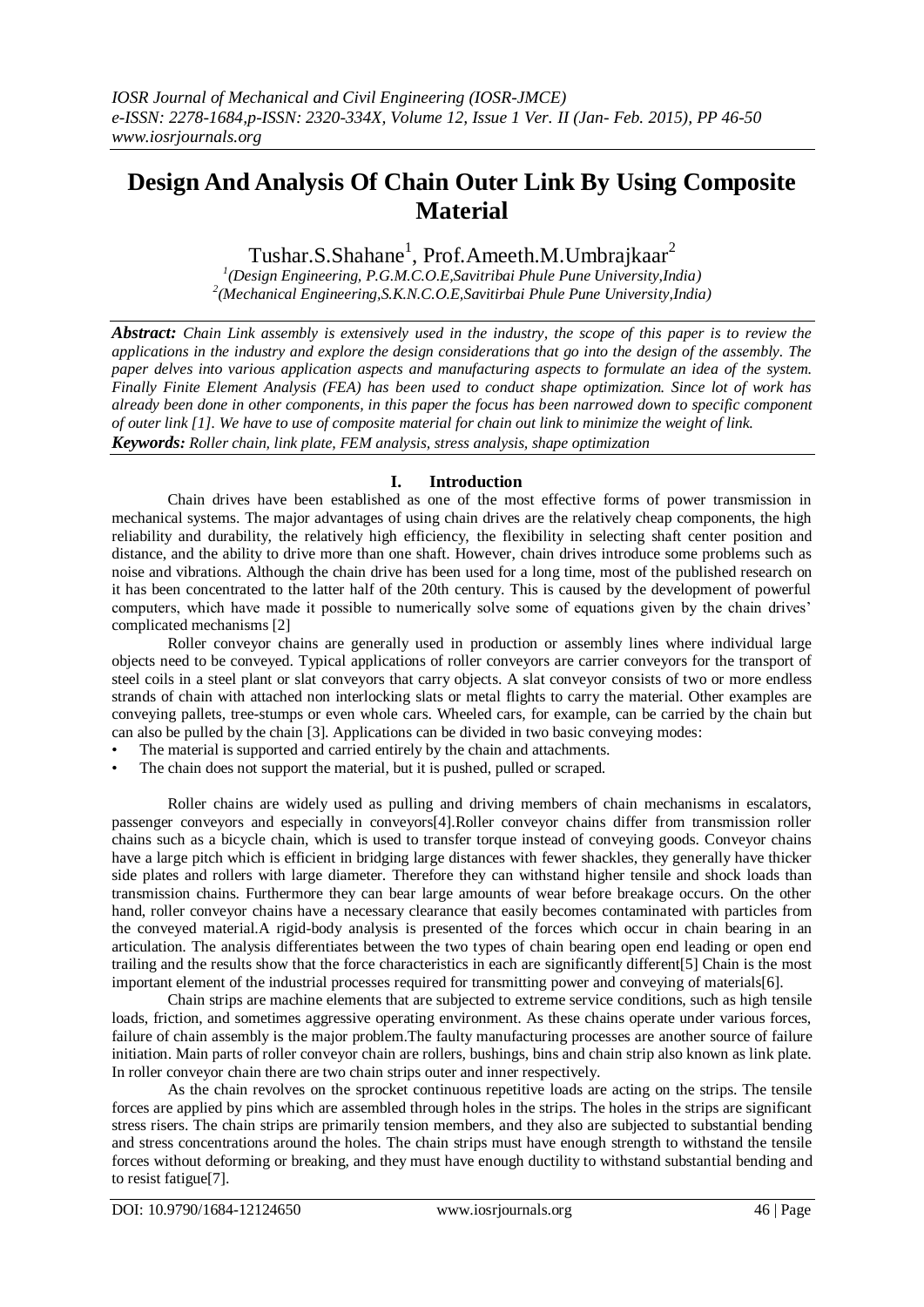

## **II. Design**

| A. Hand Calculation                                                          |                  |
|------------------------------------------------------------------------------|------------------|
| Transported material                                                         | brown coal       |
| Conveyor length                                                              | 30 m             |
| Flow                                                                         | 30 T/h           |
| Conveyor conduit width                                                       | 350 mm           |
| Conveyor conduit height                                                      | $250 \text{ mm}$ |
| Number of chains                                                             | 1                |
| Number of teeth of the sprocket                                              | 9 (pre-selected) |
| Load distribution                                                            | even             |
| Corresponding type of chain according to DIN 8167 (ISO 1977) is MRC 80 x 125 |                  |
| Maximum force $= 11679$ N                                                    |                  |
| Total length of the pin 55 mm from the table of ISO Standard.                |                  |
| Find out diameter of the roller pin.                                         |                  |
| Material of pin - Stainless Steel.                                           |                  |
| $S = 200$ N/ mm <sup>2</sup> .                                               |                  |
| $6 = 200 = 133.33$ N/mm <sup>2</sup> .                                       |                  |
| 1.5                                                                          |                  |
| Summation $F = 0$ .                                                          |                  |
| Summation $M = 0$ .                                                          |                  |
| $6 = P$                                                                      |                  |
| $\overline{A}$                                                               |                  |
|                                                                              |                  |
| $6 = \frac{P}{\underline{\Pi}} d^2$                                          |                  |
|                                                                              |                  |
| $133.33 = 11679 \times 4$                                                    |                  |
| 3.14Xd <sup>2</sup>                                                          |                  |
| $d^2 = 11679 X 4$                                                            |                  |
| 3.14 X133.33                                                                 |                  |
| $d^2 = 111.58$                                                               |                  |
| $d = 10.56$ mm                                                               |                  |
| Therefore $d=11$ mm                                                          |                  |
| Diameter of pin of roller $= 11$ mm                                          |                  |
| Force = $11679$ N.                                                           |                  |
| Material of link - Carbon steel C40 , Hardness 44 HRC.                       |                  |
| $6 = 580$ MPa.                                                               |                  |
| Total Area of Cross Section,                                                 |                  |
| $Ac = H X t = 50 X t$ .                                                      |                  |
| Cross section area of hole = $\frac{2 \pi d t}{2} = \pi d t$ .               |                  |
| Total Area                                                                   |                  |
| $= 50 t - \pi dt$                                                            |                  |
| $= (50 - \pi X 12) t$                                                        |                  |
| $= 12.32$ t.                                                                 |                  |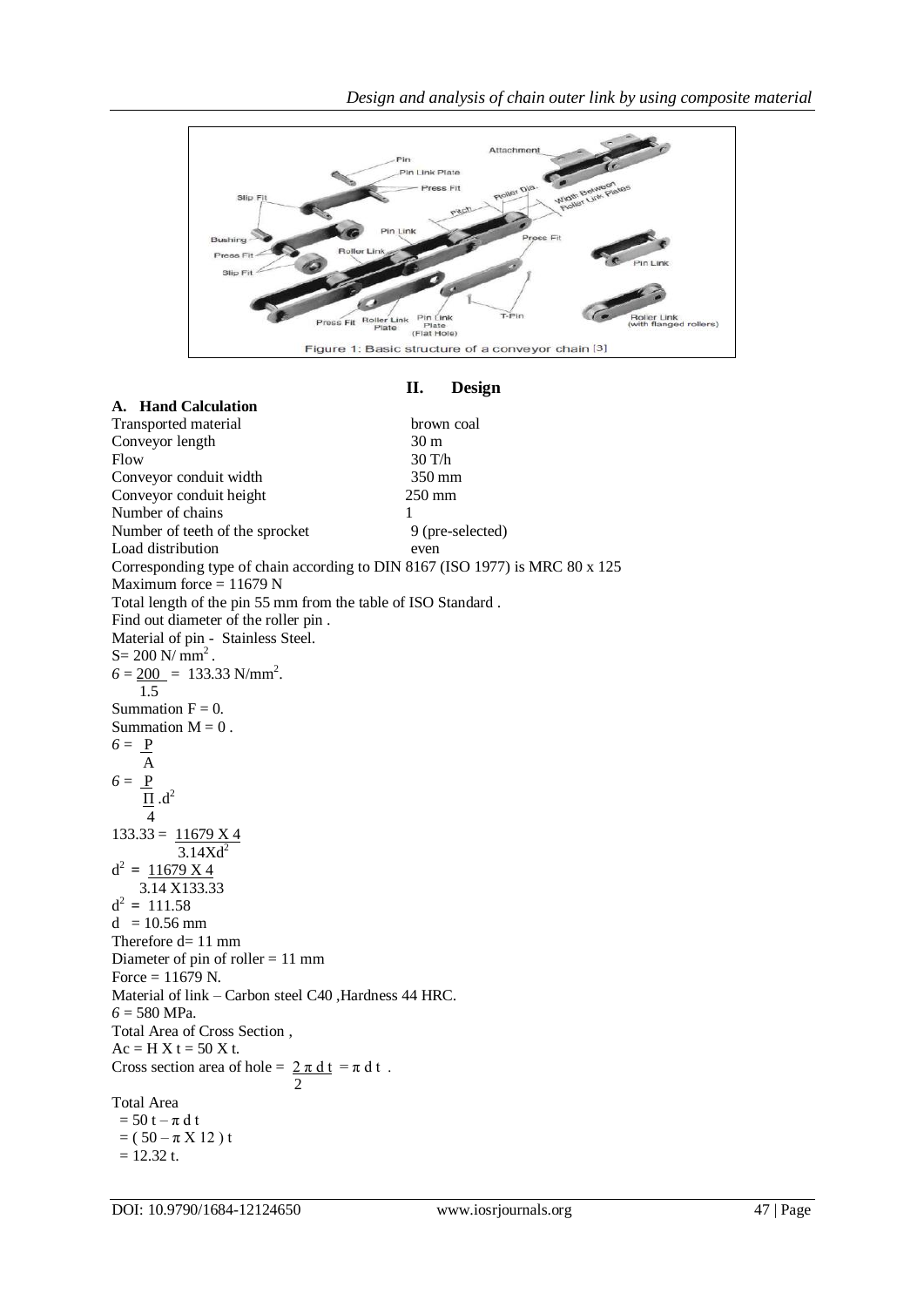Now 6allow =  $580 = 199.99$  N/ mm<sup>2</sup> 3 Also, *6*allow = Force Area  $193.33 = 11679$  12.32 t Therefore  $t = 3$  mm. For safe design take  $t=4$  mm.

#### **B. Material properties**

| Table.1        |             |          |          |  |  |
|----------------|-------------|----------|----------|--|--|
| Sr.no          | Properties  | E-Glass/ | Original |  |  |
|                |             | Epoxy    | material |  |  |
|                | EX(MPa)     | 43000    |          |  |  |
| $\overline{c}$ | EY(MPa)     | 6500     | 20000    |  |  |
| 3              | EZ(MPa)     | 6500     |          |  |  |
|                | <b>PRXY</b> | .27      |          |  |  |
| 5              | PRYZ        | .06      | 0.3      |  |  |
| 6              | <b>PRZX</b> | .06      |          |  |  |

#### **III. Ansys Results**

In ANSYS,in order to calculate the maximum stress and deformation for both the original outer link selected and the glass fiber link,statistical structural analysis is done and from the hand calculation ,the maximum force of 11679 N is applied at both the flat hole in outward direction.The ANSYS results formulated for both the links are as below:



**Fig.2** Original chain link deformation From above figure, the original chain link maximum deformation from structural analysis=0.03699mm.



**Fig.3** Original Chain Link Stress From above figure, the original chain link maximum stress from structural analysis=131.31 mpa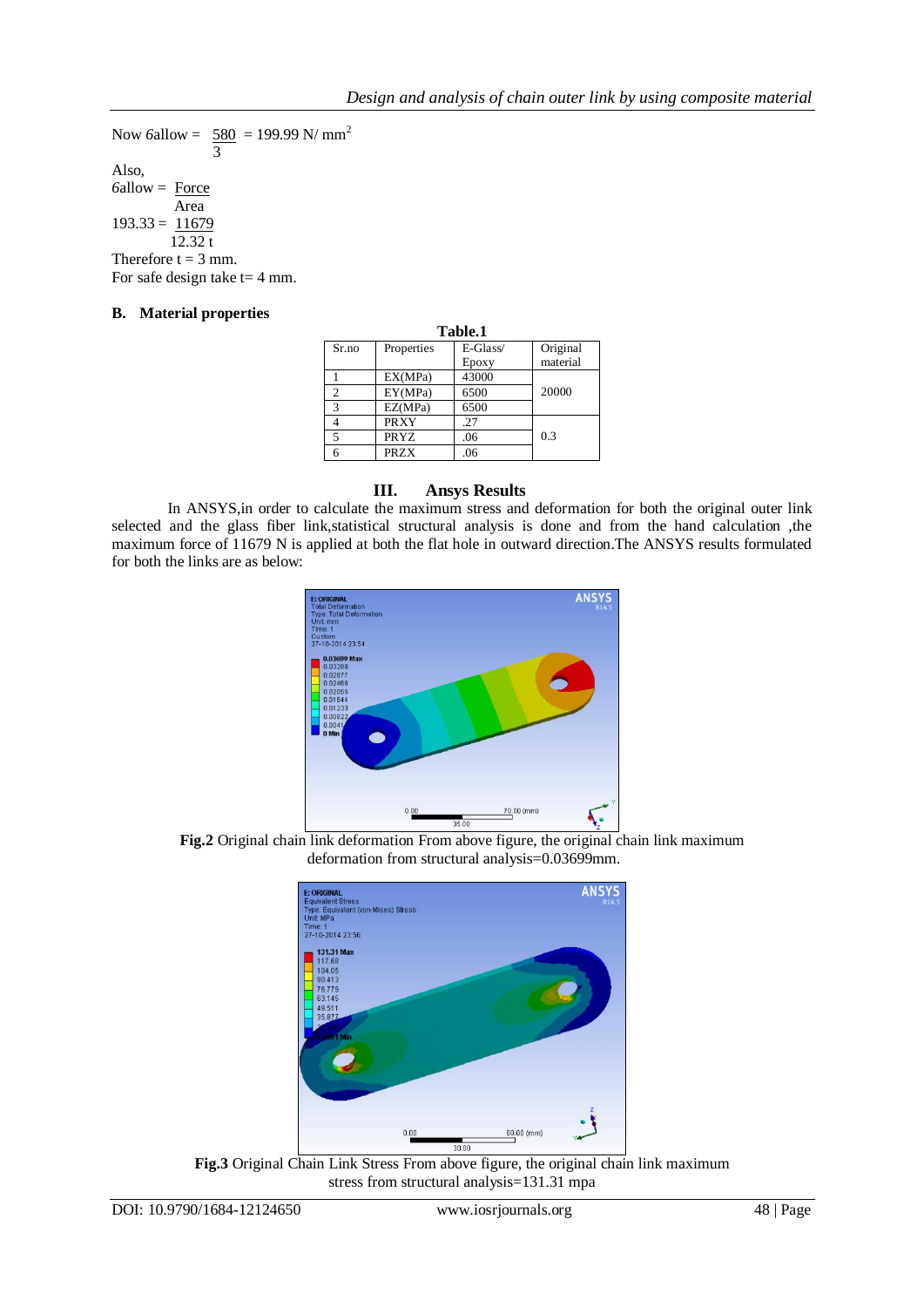

Fig.4 Glass Fiber Chain Link Deformation From above figure, the glass fiber chain link maximum deformation from structural analysis=0.044641mm.



**Fig.5** Glass Fiber Chain Link Stress From above figure, the glass fiber chain link Maximum stress from structural analysis=53.692 mpa.

#### **IV. Results And Discussion**

 $\mathsf{L}$ 

#### **A. Hand Calculation**

| Sr.No.  | Part        | <b>Stress</b> |  |  |
|---------|-------------|---------------|--|--|
|         | Original    | 133.33 mpa    |  |  |
|         | Glass fiber | 108.81 mpa    |  |  |
| Table.2 |             |               |  |  |

### **B. Ansys**

| Sr.No.  | Part       | <b>Stress</b> | Deformation  |  |
|---------|------------|---------------|--------------|--|
|         | Original   | 131.31mpa     | 0.03699mm    |  |
|         | GlassFiber | 53.692mpa     | $0.04464$ mm |  |
| Table.3 |            |               |              |  |

#### **V. Conclusion**

For original chain outer link, the weight of the link is 0.3135 kg alongwith 7805 nodes and 3963 elements on meshing. For glass fiber chain outer link, the weight of the link is 0.2407 kg with 1276 nodes and 629 elements on meshing.

By using glass fiber link, there is reduction in weight of the outer link material. Also comparing the hand calculations and the ANSYS results tabulated in Table 2 and Table 3, there is a slight difference in the hand calculation and ANSYS values for original outer link stress but there is a variation in glass fiber stress .With increase in glass fiber link thickness, the stress is reduced to a great extent.The reduction in weight and maximum stress is obtained by using glass fiber as compared to original outer chain link.